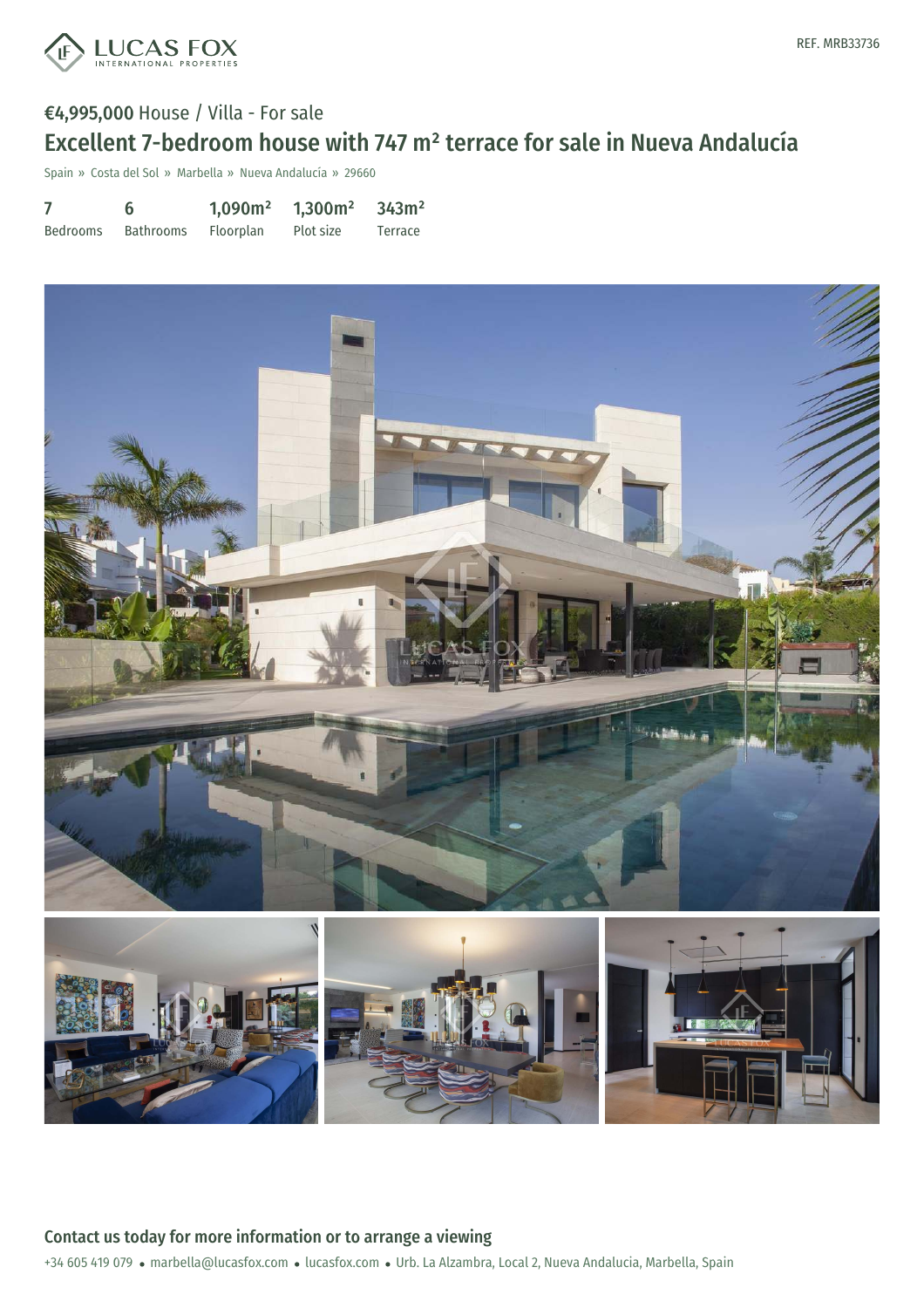

# €4,995,000 House / Villa - For sale Excellent 7-bedroom house with 747 m² terrace for sale in Nueva Andalucía

Spain » Costa del Sol » Marbella » Nueva Andalucía » 29660

7 Bedrooms 6 Bathrooms 1,090m² Floorplan 1,300m² Plot size 343m² Terrace

OVERVIEW

### Brand-New villa with mountain views in a prestigious location in the golf valley of Nueva Andalucía with walking distance to wide range of amenities.

Fantastic contemporary villa with mountain views in Parcelas del Golf, a private and secure residential area in the Golf Valley of Nueva Andalucía.

Arranged over 3 levels, this luxury villa offers spacious interior spaces bathed in natural light extended by huge terraces leading to a large swimming pool and superb Mediterranean gardens, an ultramodern kitchen fully equipped with high-end Balay appliances, 7 bedrooms, 6 bathrooms, one of the bedrooms with two windows overlooking the lower level with a view of the cars.

There is a lift to all levels, a 200 sqm solarium, barbecue area, jacuzzi, rare stone construction from Portugal and outdoor parking for 5 cars.

A sublime property in an exceptional setting only 5 minutes' drive to Puerto Banús, the beach and all amenities.



[lucasfox.com/go/mrb33736](https://www.lucasfox.com/go/mrb33736)

Garden, Swimming pool, Terrace, Jacuzzi, High ceilings, Natural light, Parking, Barbecue, Chill out area, Domotic system, Double glazing, Equipped Kitchen, Near international schools, Security, Storage room, Transport nearby, Views